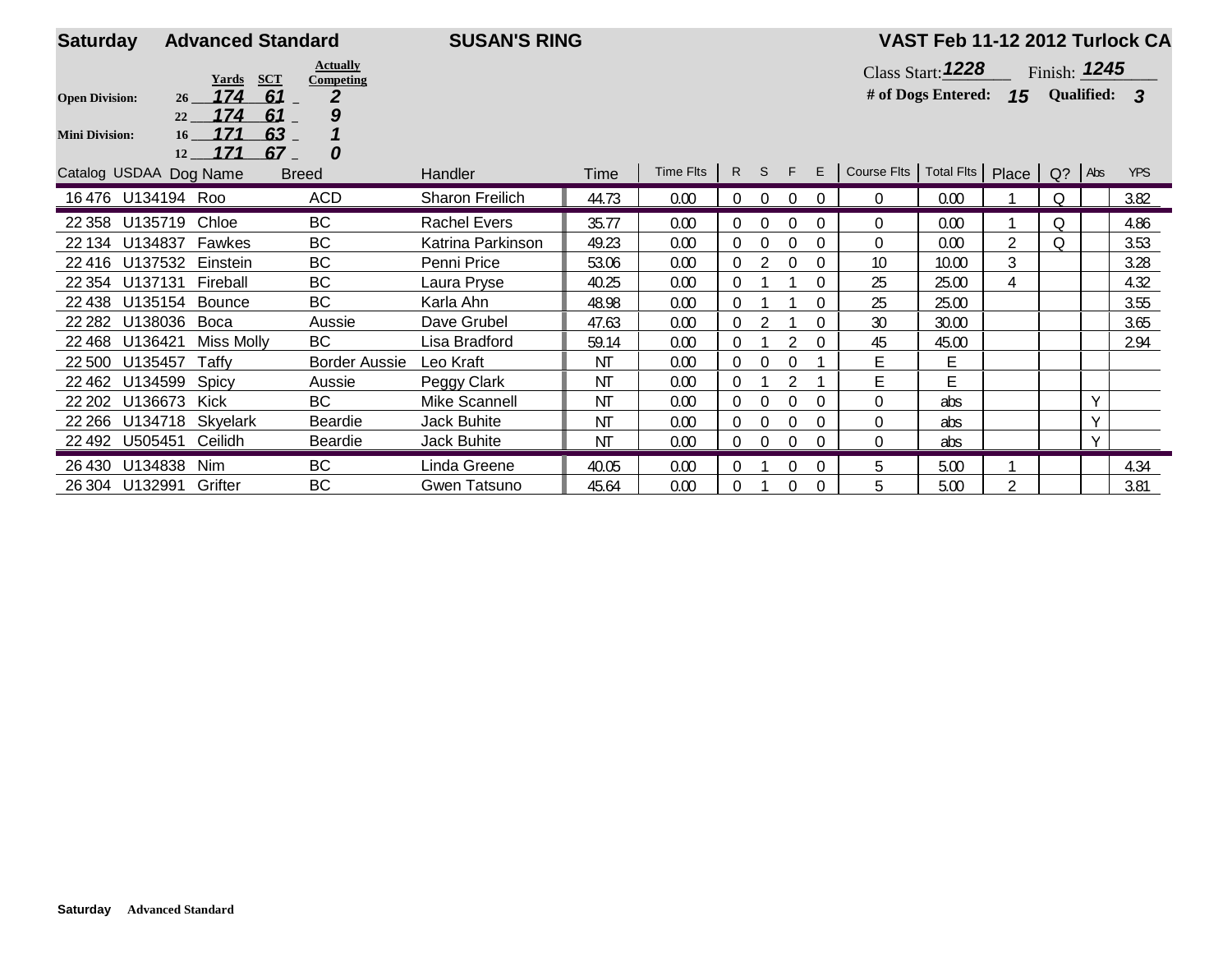| <b>Saturday</b>        |                       | <b>Perf II Standard</b> |            |                              | <b>SUSAN'S RING</b>             |       |           |                |          |          |          | VAST Feb 11-12 2012 Turlock CA   |                          |   |               |  |            |  |  |  |
|------------------------|-----------------------|-------------------------|------------|------------------------------|---------------------------------|-------|-----------|----------------|----------|----------|----------|----------------------------------|--------------------------|---|---------------|--|------------|--|--|--|
|                        |                       | Yards                   | <b>SCT</b> | <b>Actually</b><br>Competing |                                 |       |           |                |          |          |          |                                  | <b>Class Start: 1249</b> |   | Finish: $106$ |  |            |  |  |  |
| <b>Open Division:</b>  | 174<br>64<br>5<br>22  |                         |            |                              |                                 |       |           |                |          |          |          |                                  | # of Dogs Entered: $12$  |   | Qualified: 3  |  |            |  |  |  |
|                        |                       | 174<br>16               | 64         | 2                            |                                 |       |           |                |          |          |          |                                  |                          |   |               |  |            |  |  |  |
| <b>Mini Division:</b>  | 12<br>8               | 171<br>171              | 66<br>70   | 4                            |                                 |       |           |                |          |          |          |                                  |                          |   |               |  |            |  |  |  |
| Catalog USDAA Dog Name |                       |                         |            | <b>Breed</b>                 | <b>Handler</b>                  | Time  | Time Flts |                | R S F    |          | E        | Course Fits   Total Fits   Place |                          |   | Q? Abs        |  | <b>YPS</b> |  |  |  |
|                        | 08 294 U134600        | Gwyny                   |            | PWCorgi                      | Gail Mahood                     | 47.47 | 0.00      | 0              | $\Omega$ |          | $\Omega$ | $\Omega$                         | 0.00                     |   | Q             |  | 3.60       |  |  |  |
|                        | 08 212 U134917        | Bambi                   |            | Pug                          | Laurie Cowhig                   | 66.61 | 0.00      | $\Omega$       | $\Omega$ |          | $\Omega$ | $\Omega$                         | 0.00                     | 2 | Q             |  | 2.57       |  |  |  |
| 08 2 20                | U506929               | Mia                     |            | Chihuahua                    | Veronica Adrover                | 76.84 | 6.84      | $\Omega$       |          | $\Omega$ | $\Omega$ | 5                                | 11.84                    | 3 |               |  | 2.23       |  |  |  |
|                        | 08 116 U136845 Fonzie |                         |            | Papillon                     | Marti Fuquay                    | ΝT    | 0.00      | $\Omega$       |          |          |          | E.                               | E                        |   |               |  |            |  |  |  |
|                        | 12 386 U510198 Clark  |                         |            | Pomeranian                   | Mardee Jang                     | ΝT    | 0.00      |                |          |          |          | F                                | E                        |   |               |  |            |  |  |  |
| 16 480                 | U135673               | Jade                    |            | All American                 | Patti Dunlap                    | 55.26 | 0.00      |                |          |          |          | 5                                | 5.00                     |   |               |  | 3.15       |  |  |  |
| 16460                  | U512785               | Tallulah                |            | <b>ACD</b>                   | JoAnna Rottke                   | ΝT    | 0.00      |                |          |          |          | F                                | E                        |   |               |  |            |  |  |  |
| 22 2 64                | U512556 Robin         |                         |            | Golden Retr                  | <b>Kathy Quiroz</b>             | 45.44 | 0.00      | $\overline{0}$ | $\Omega$ |          | $\Omega$ | $\Omega$                         | 0.00                     |   | $\Omega$      |  | 3.83       |  |  |  |
| 22 408                 | U510174               | Kaitie                  |            | <b>ACD Mix</b>               | Greg Jung                       | 72.08 | 8.08      | $\Omega$       | $\Omega$ |          | $\Omega$ | $\Omega$                         | 8.08                     | 2 |               |  | 2.41       |  |  |  |
| 22 3 62                | U508202 Skye          |                         |            | Aussie                       | Douglas Earl                    | 61.53 | 0.00      | $\mathbf{0}$   | $\Omega$ |          | $\Omega$ | 40                               | 40.00                    | 3 |               |  | 2.83       |  |  |  |
| 22 414                 | U134586               | Cody                    |            | <b>BC</b>                    | Jennette Kovacs                 | 47.24 | 0.00      | 0              | $\theta$ |          |          | Ε                                | E                        |   |               |  | 3.68       |  |  |  |
|                        | 22 182 U509209 Fritz  |                         |            |                              | Giant Schnauz Jennifer Mangelos | ΝT    | 0.00      | $\Omega$       | $\Omega$ |          |          | E                                | E                        |   |               |  |            |  |  |  |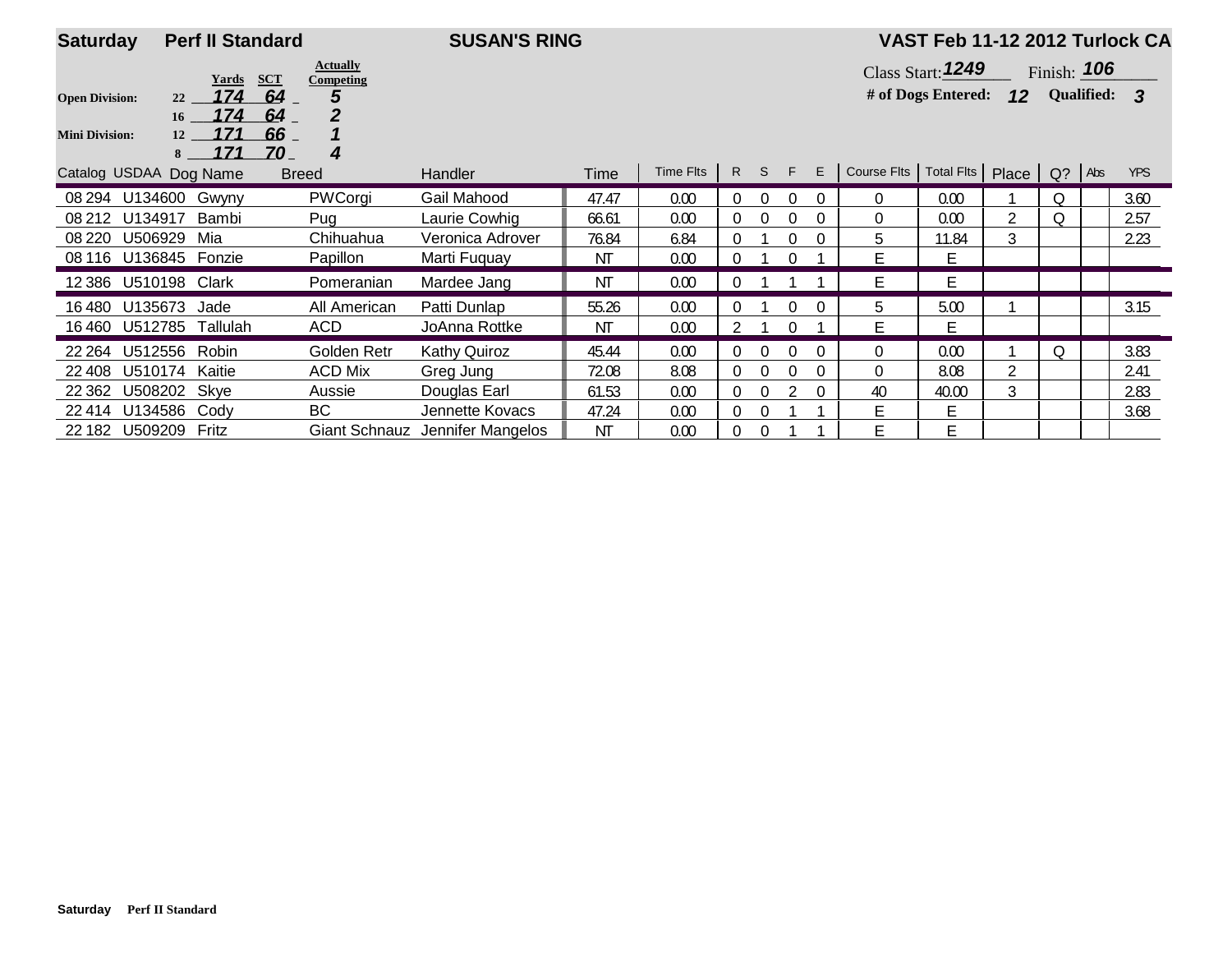| <b>Saturday</b>       |                       | <b>Advanced Gamblers</b> |                              |                                      | <b>SUSAN'S RING</b>          |           |                  |                     |                  |             |                    |                  |                  |                   | VAST Feb 11-12 2012 Turlock CA |
|-----------------------|-----------------------|--------------------------|------------------------------|--------------------------------------|------------------------------|-----------|------------------|---------------------|------------------|-------------|--------------------|------------------|------------------|-------------------|--------------------------------|
|                       |                       | <b>Point System</b>      | <b>Joker</b><br><b>Value</b> | <b>Time Allowed</b><br>Joker<br>Open | <b>Actually</b><br>Competing |           |                  |                     |                  |             | Class Start: $236$ |                  |                  | Finish: 246       |                                |
| <b>Open Division:</b> | $26^{\circ}$          | 1235                     | 20                           | 30<br>14                             |                              |           |                  |                     |                  |             | # of Dogs Entered: |                  | $\boldsymbol{9}$ | <b>Qualified:</b> | $\overline{7}$                 |
|                       | 22                    | 1235                     | 20                           | 30<br>14                             | $\frac{5}{2}$                |           |                  |                     |                  |             |                    |                  |                  |                   |                                |
| <b>Mini Division:</b> | 16 <sup>1</sup><br>12 | 1235<br>1235             | 20<br>20                     | 30<br>15<br>30<br>17                 | 0                            |           |                  |                     |                  |             |                    |                  |                  |                   |                                |
| Catalog               | <b>USDAA</b>          | Dog Name                 | <b>Breed</b>                 | Handler                              |                              | Time      | <b>Time Flts</b> | <b>Opening Path</b> | E                | Got<br>Gam? | Opning             | Points<br>Clsing | Total            | Place             | $Q$ ?                          |
| 16476                 | U134194               | Roo                      | <b>ACD</b>                   |                                      | <b>Sharon Freilich</b>       | 39.97     | 0.00             | 1512112130022       | $\overline{0}$   | Y           | 21                 | 20               | 41               |                   | Q                              |
| 16 194 U135951        |                       | Trick                    | Sheltie                      | Sue Dowell                           |                              | 39.51     | 0.00             | 11221150            | 0                | V           | 13                 | 20               | 33               | $\overline{2}$    |                                |
| 22 282                | U138036               | Boca                     | Aussie                       | Dave Grubel                          |                              | 39.36     | 0.00             | 212131515132121     | $\overline{0}$   | Y           | 31                 | 20               | 51               |                   | 0                              |
| 22 4 62               | U134599               | Spicy                    | Aussie                       | Peggy Clark                          |                              | 40.38     | 0.00             | 21213151251122      | $\mathbf 0$      |             | 29                 | 20               | 49               | $\overline{2}$    | Q                              |
| 22 196                | U134003               | Tcam                     | <b>BC</b>                    | Silvina Bruera                       |                              | 38.38     | 0.00             | 15215121313         | $\boldsymbol{0}$ | Y           | 25                 | 20               | 45               | 3                 | Q                              |
| 22 486                | U134280               | Gemma                    |                              | Eng Sheph Toni Duralski              |                              | 39.66     | 0.00             | 11211551310         | $\mathbf 0$      | Y           | 21                 | 20               | 41               | 4                 | Q                              |
| 22 188 U136787 Skor   |                       |                          | BC                           |                                      | Katy Robertson               | 40.72     | 0.00             | 210310505           | 0                | V           | 17                 | 20               | 37               |                   | Q                              |
| 26 4 30               | U134838               | Nim                      | BC                           | Linda Greene                         |                              | 36.77     | 0.00             | 212131511211511212  | $\overline{0}$   |             | 33                 | 20               | 53               |                   | Q                              |
| 26 158 U508374        |                       | Beau                     | <b>BC</b>                    |                                      | <b>Tammy Domico</b>          | <b>NT</b> | 0.00             |                     | $\theta$         |             | $\Omega$           | $\overline{0}$   | abs              |                   |                                |
|                       |                       |                          |                              |                                      |                              |           |                  |                     |                  |             |                    |                  |                  |                   |                                |
| <b>Saturday</b>       |                       | <b>Perf II Gamblers</b>  |                              |                                      | <b>SUSAN'S RING</b>          |           |                  |                     |                  |             |                    |                  |                  |                   | VAST Feb 11-12 2012 Turlock CA |
|                       |                       |                          | <b>Joker</b>                 | <b>Time Allowed</b>                  | <b>Actually</b>              |           |                  |                     |                  |             |                    |                  |                  |                   |                                |
|                       |                       | <b>Point System</b>      | <b>Value</b>                 | Joker<br><b>Open</b>                 | <b>Competing</b>             |           |                  |                     |                  |             | Class Start: $247$ |                  |                  | Finish: $257$     |                                |
| <b>Open Division:</b> | 22                    | 1235                     | 20                           | 30<br><u>15</u>                      | 3                            |           |                  |                     |                  |             | # of Dogs Entered: |                  | $\boldsymbol{8}$ | Qualified: 4      |                                |
|                       | 16                    | 1235                     | <u>20</u>                    | 30<br><u>15</u>                      |                              |           |                  |                     |                  |             |                    |                  |                  |                   |                                |
| <b>Mini Division:</b> | 12                    | 1235                     | 20                           | 30<br>16<br>30                       | 3                            |           |                  |                     |                  |             |                    |                  |                  |                   |                                |
|                       | 8                     | <u> 1235 </u>            | 20                           | 18                                   |                              |           | <b>Time Flts</b> | <b>Opening Path</b> | E.               | Got<br>Gam? | Opning             | Points<br>Clsing | Total            |                   |                                |
| Catalog               | <b>USDAA</b>          | Dog Name                 | <b>Breed</b>                 | Handler                              |                              | Time      |                  |                     |                  |             |                    |                  |                  | Place             | $Q$ ?                          |
| 08 21 2               | U134917               | Bambi                    | Pug                          | Laurie Cowhig                        |                              | 41.55     | 0.00             | 1521151221          | $\boldsymbol{0}$ | Y           | 21                 | 20               | 41               |                   | $\Omega$                       |
| 08 116                | U136845               | Fonzie                   | Papillon                     | Marti Fuguay                         |                              | 45.84     | 0.00             | 151210232213        | 0                |             | 23                 | $\overline{0}$   | 23               | $\overline{2}$    |                                |
| 08 236                | U509259               | Trek                     | PWCorgi                      | <b>Ellen Clary</b>                   |                              | 38.24     | 0.00             | 15211512            | $\mathbf 0$      |             | 18                 | $\mathbf 0$      | 18               | $\overline{3}$    |                                |

22 362 U508202 Skye Aussie Douglas Earl 38.07 | 0.00 | 1511211503 0 | Y 20 20 40 | 2 | Q

**Pomerania Mardee Jang 10.47 0.00 1552212 0 18 0 18 1** 

**BC** Randi Knutson 40.80 0.00 012101511212 0 17 0 17 3

All America Patti Dunlap 8.9.57 | 0.00 | 15133151122 0 | Y 25 20 45 | 1 | Q

**261 Golden Ret Kathy Quiroz 88.70 | 0.00 | 1512115112322 | 0 | 1 | 27 | 20 | 27 | 1 | Q** 

12 386 U510198 Clark

16 480 U135673 Jade

22 264 U512556 Robin

22 276 U136812 Ki BC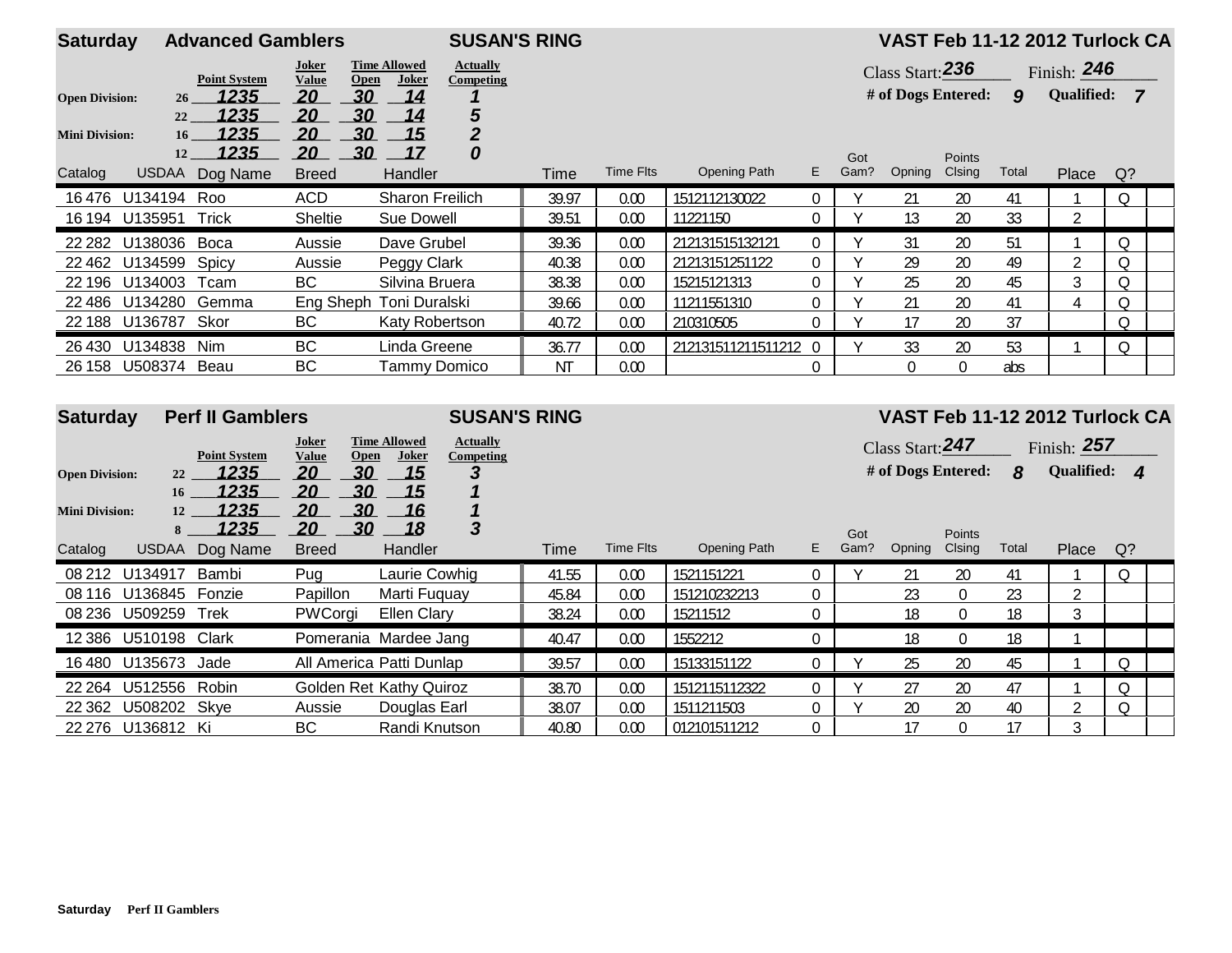| <b>Saturday</b><br><b>Advanced Snooker</b> |                       |                        |                              | <b>SUSAN'S RING</b>      |           |              |                  |                  |                |                    | VAST Feb 11-12 2012 Turlock CA |                                |             |              |  |
|--------------------------------------------|-----------------------|------------------------|------------------------------|--------------------------|-----------|--------------|------------------|------------------|----------------|--------------------|--------------------------------|--------------------------------|-------------|--------------|--|
|                                            |                       | <b>SCT</b>             | <b>Actually</b><br>Competing |                          |           |              |                  |                  |                | Class Start: 400   |                                |                                | Finish: 407 |              |  |
| <b>Open Division:</b>                      | $26 \,$               | 48.00                  | 0                            |                          |           |              |                  |                  |                | # of Dogs Entered: |                                | $\boldsymbol{8}$               |             | Qualified: 4 |  |
|                                            | 22                    | 48.00                  | 5                            |                          |           |              |                  |                  |                |                    |                                |                                |             |              |  |
| <b>Mini Division:</b>                      | 16 <sup>1</sup><br>12 | 49.00<br>50.00         | $\overline{\mathbf{1}}$<br>0 |                          |           |              |                  |                  |                |                    |                                |                                |             |              |  |
| Catalog                                    |                       | USDAA Dog Name         | <b>Breed</b>                 | Handler                  | Time      | Opening Path | E                | Clsing<br>max    | Opning Clsing  | Points             | Total                          | Place $Q$ ? $ SQ$ ?            |             |              |  |
|                                            | 16 476 U134194        | Roo                    | <b>ACD</b>                   | Sharon Freilich          | 43.52     | 151717       | $\mathbf 0$      | 7                | 22             | 27                 | 49                             |                                | $\Omega$    |              |  |
| 22 3 54                                    | U137131               | Fireball               | BC                           | Laura Pryse              | 39.08     | 151517       | $\boldsymbol{0}$ |                  | 20             | 27                 | 47                             |                                | Q           |              |  |
| 22 196                                     | U134003               | Tcam                   | <b>BC</b>                    | Silvina Bruera           | 29.58     | 151417       | $\boldsymbol{0}$ |                  | 19             | 27                 | 46                             | $\overline{2}$                 | $\Omega$    |              |  |
| 22 4 62                                    | U134599               | Spicy                  | Aussie                       | Peggy Clark              | 37.32     | 151513       | 0                |                  | 16             | 27                 | 43                             | 3                              | Q           |              |  |
| 22 3 58                                    | U135719               | Chloe                  | <b>BC</b>                    | <b>Rachel Evers</b>      | 11.51     | 1415         | $\mathbf 0$      | $\mathbf 0$      | 11             | $\boldsymbol{0}$   | 11                             | 4                              |             |              |  |
|                                            | 22 468 U136421        | <b>Miss Molly</b>      | BC                           | Lisa Bradford            | 10.32     | $\mathbf{7}$ | $\mathbf 0$      | $\overline{0}$   | $\overline{7}$ | $\mathbf 0$        |                                |                                |             |              |  |
|                                            | 26 430 U134838        | Nim                    | BC                           | Linda Greene             | <b>NT</b> |              | $\boldsymbol{0}$ | $\boldsymbol{0}$ | $\Omega$       | $\mathbf 0$        | abs                            |                                |             |              |  |
|                                            | 26 158 U508374 Beau   |                        | BC                           | <b>Tammy Domico</b>      | <b>NT</b> |              | $\mathbf 0$      | $\Omega$         | $\Omega$       | $\mathbf 0$        | abs                            |                                |             |              |  |
| <b>Saturday</b>                            |                       | <b>Perf II Snooker</b> |                              | <b>SUSAN'S RING</b>      |           |              |                  |                  |                |                    |                                | VAST Feb 11-12 2012 Turlock CA |             |              |  |
|                                            |                       | <b>SCT</b>             | <b>Actually</b><br>Competing |                          |           |              |                  |                  |                | Class Start: 408   |                                | Finish: 415                    |             |              |  |
| <b>Open Division:</b>                      | 22                    | 49.00                  | $\boldsymbol{2}$             |                          |           |              |                  |                  |                | # of Dogs Entered: |                                | 6                              |             | Qualified: 3 |  |
|                                            | 16 <sup>1</sup>       | 49.00                  | 3                            |                          |           |              |                  |                  |                |                    |                                |                                |             |              |  |
| <b>Mini Division:</b>                      | 12                    | 50.00                  | 0                            |                          |           |              |                  |                  |                |                    |                                |                                |             |              |  |
|                                            | 8                     | 51.00                  | 1                            |                          |           |              |                  | Clsing           |                | Points             |                                |                                |             |              |  |
| Catalog                                    | <b>USDAA</b>          | Dog Name               | <b>Breed</b>                 | Handler                  | Time      | Opening Path | E                | max              | Opning         | Clsing             | Total                          | Place Q? SQ?                   |             |              |  |
|                                            | 08 236 U509259        | Trek                   | PWCorgi                      | <b>Ellen Clary</b>       | 55.89     | 151612       | $\overline{0}$   | 6                | 16             | 20                 | 36                             | -1                             |             |              |  |
| 16480                                      | U135673               | Jade                   |                              | All America Patti Dunlap | 42.02     | 141517       | 0                | $\overline{7}$   | 19             | 27                 | 46                             |                                | Q           |              |  |
| 16 120                                     | U134648               | Justice                | <b>BC</b>                    | Deirdre McGrath          | 30.43     | 141516       | $\boldsymbol{0}$ | $\mathbf{0}$     | 18             | $\overline{0}$     | 18                             | $\overline{2}$                 |             |              |  |
| 16460                                      | U512785 Tallulah      |                        | <b>ACD</b>                   | JoAnna Rottke            | 40.36     | 15141        | $\mathbf 0$      | $\Omega$         | 12             | $\mathbf 0$        | 12                             | 3                              |             |              |  |
|                                            | 22 414 U134586        | Cody                   | <b>BC</b>                    | Jennette Kovacs          | 42.06     | 151517       | $\boldsymbol{0}$ |                  | 20             | 27                 | 47                             |                                | Q           |              |  |
|                                            | 22 362 U508202 Skye   |                        | Aussie                       | Douglas Earl             | 46.71     | 151517       | $\Omega$         | 7                | 20             | 27                 | 47                             | 2                              | $\Omega$    |              |  |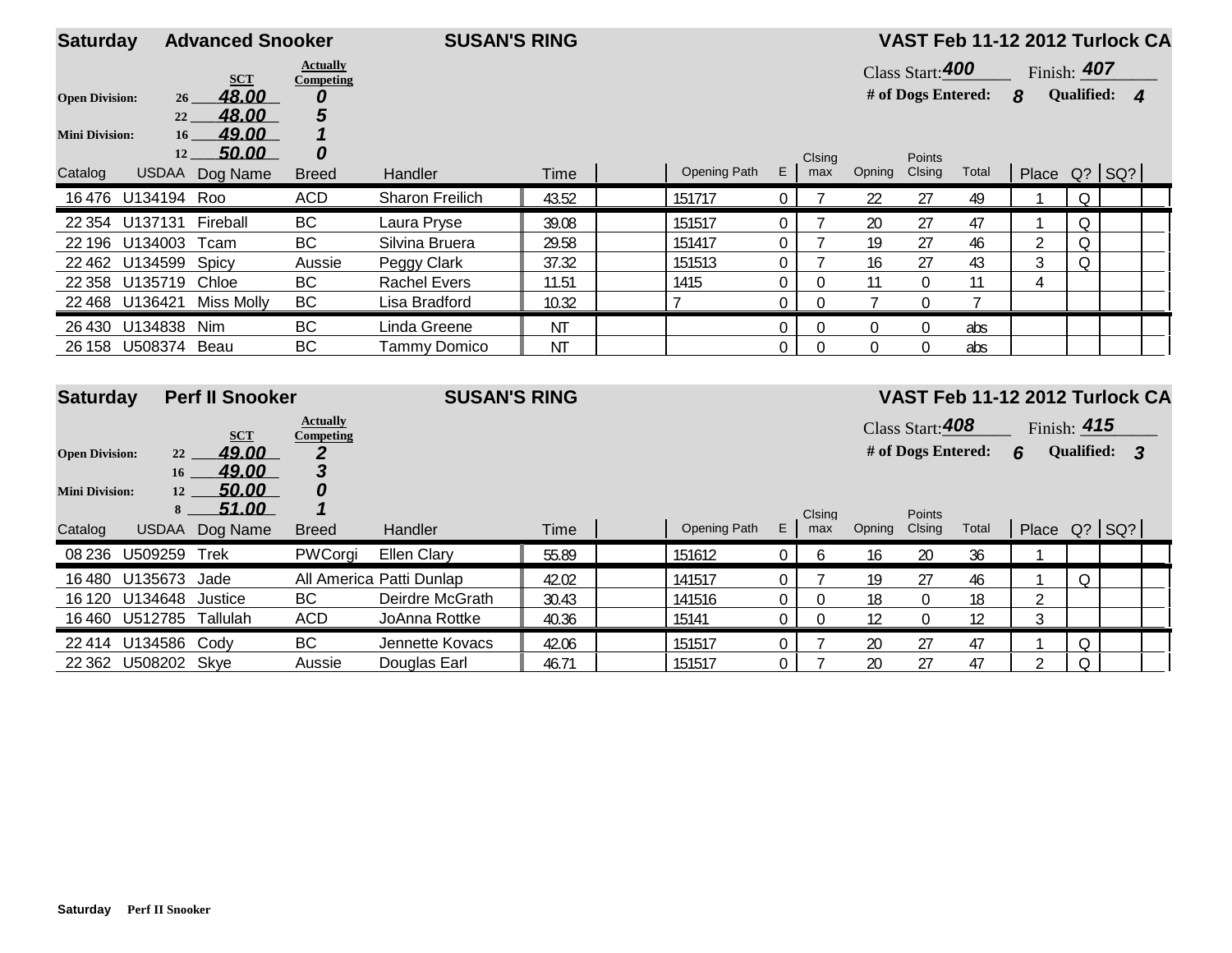| <b>Saturday</b>                                                           | <b>Advanced Jumpers</b>                     | <b>SUSAN'S RING</b> |       |           |                |          |             | VAST Feb 11-12 2012 Turlock CA |                                             |                    |                |             |                   |                |  |
|---------------------------------------------------------------------------|---------------------------------------------|---------------------|-------|-----------|----------------|----------|-------------|--------------------------------|---------------------------------------------|--------------------|----------------|-------------|-------------------|----------------|--|
| Yards                                                                     | <b>Actually</b><br><b>SCT</b><br>Competing  |                     |       |           |                |          |             |                                |                                             | Class Start: 852   |                | Finish: 907 |                   |                |  |
| 158<br><b>Open Division:</b><br>26                                        | 3<br>41                                     |                     |       |           |                |          |             |                                |                                             | # of Dogs Entered: | 16             |             | <b>Qualified:</b> | $\overline{7}$ |  |
| 158<br>22<br>155<br>16 <sup>2</sup><br><b>Mini Division:</b><br>155<br>12 | 10<br>41<br>$\overline{2}$<br>44<br>0<br>48 |                     |       |           |                |          |             |                                |                                             |                    |                |             |                   |                |  |
| Catalog USDAA Dog Name                                                    | <b>Breed</b>                                | Handler             | Time  | Time Flts | R              | S.       | F.          | E.                             | Course Flts   Total Flts   Place   Q?   Abs |                    |                |             |                   | <b>YPS</b>     |  |
| 16476 U134194 Roo                                                         | <b>ACD</b>                                  | Sharon Freilich     | 30.45 | 0.00      | 0              | $\Omega$ | $\mathbf 0$ | $\Omega$                       | $\mathbf{0}$                                | 0.00               |                | Q           |                   | 5.09           |  |
| <b>Trick</b><br>16 194 U135951                                            | Sheltie                                     | Sue Dowell          | 30.88 | 0.00      |                |          | $\Omega$    | $\Omega$                       | 5                                           | 5.00               | $\overline{2}$ |             |                   | 5.02           |  |
| U134003<br>22 196<br>Tcam                                                 | <b>BC</b>                                   | Silvina Bruera      | 23.23 | 0.00      | $\Omega$       | $\Omega$ | 0           | $\Omega$                       | 0                                           | 0.00               |                | 0           |                   | 6.80           |  |
| U512512<br>22 3 8 0<br>Kate                                               | <b>BC</b>                                   | Michelle Rupp       | 26.21 | 0.00      | $\Omega$       | $\theta$ | 0           | $\Omega$                       | $\Omega$                                    | 0.00               | $\overline{2}$ | Q           |                   | 6.03           |  |
| U138036<br>Boca<br>22 28 2                                                | Aussie                                      | Dave Grubel         | 27.72 | 0.00      | $\overline{0}$ | $\Omega$ | $\Omega$    | $\Omega$                       | $\Omega$                                    | 0.00               | 3              | 0           |                   | 5.70           |  |
| U137523<br>22 164<br>Kai                                                  | <b>BC</b>                                   | Megan Miller        | 27.88 | 0.00      | $\overline{0}$ | $\theta$ | 0           | $\Omega$                       | $\Omega$                                    | 0.00               | 4              | Q           |                   | 5.67           |  |
| U134599<br>Spicy<br>22 4 62                                               | Aussie                                      | Peggy Clark         | 29.93 | 0.00      | $\Omega$       | $\Omega$ | 0           | $\Omega$                       | $\Omega$                                    | 0.00               |                | Q           |                   | 5.28           |  |
| U136421<br>22 4 68                                                        | <b>BC</b><br>Miss Molly                     | Lisa Bradford       | 30.10 | 0.00      | 0              |          | 0           | $\Omega$                       | 5                                           | 5.00               |                |             |                   | 5.25           |  |
| U137750<br>Cadence<br>22 2 68                                             | Aussie                                      | Erika Maurer        | 26.72 | 0.00      | 0              |          | 0           | $\Omega$                       | 10                                          | 10.00              |                |             |                   | 5.91           |  |
| 22 3 54<br>U137131<br>Fireball                                            | <b>BC</b>                                   | Laura Pryse         | 27.99 | 0.00      | 0              |          | $\mathbf 0$ | $\Omega$                       | 10                                          | 10.00              |                |             |                   | 5.64           |  |
| U135457<br>22 500<br>Taffv                                                | <b>Border Aussie</b>                        | Leo Kraft           | 54.75 | 13.75     | $\Omega$       | $\Omega$ | $\Omega$    | 0                              | $\Omega$                                    | 13.75              |                |             |                   | 2.89           |  |
| U512513<br>22 150<br>John                                                 | <b>BC</b>                                   | Michelle Rupp       | 28.95 | 0.00      |                | $\Omega$ |             |                                | 20                                          | 20.00              |                |             |                   | 5.46           |  |
| 22 202<br>U136673 Kick                                                    | <b>BC</b>                                   | Mike Scannell       | NT    | 0.00      | $\Omega$       | $\theta$ | $\Omega$    | $\Omega$                       | $\Omega$                                    | abs                |                |             | $\vee$            |                |  |
| U138373<br><b>Buzz</b><br>26 138                                          | bc                                          | Matt Mizenko        | 26.36 | 0.00      | $\overline{0}$ | $\Omega$ | 0           | 0                              | 0                                           | 0.00               |                | O           |                   | 5.99           |  |
| U134838<br>26 4 30<br>Nim                                                 | <b>BC</b>                                   | Linda Greene        | 29.01 | 0.00      |                |          | $\mathbf 0$ | 0                              | 10                                          | 10.00              | $\overline{2}$ |             |                   | 5.45           |  |
| Grifter<br>26 304 U132991                                                 | <b>BC</b>                                   | Gwen Tatsuno        | 37.89 | 0.00      |                |          | $\theta$    | 0                              | 15                                          | 15.00              | 3              |             |                   | 4.17           |  |

| <b>Saturday</b>        | <b>Perf II Jumpers</b>                          | <b>Actually</b>                | <b>SUSAN'S RING</b> |       |           |          |          |          | VAST Feb 11-12 2012 Turlock CA<br>Class Start: 909<br>Finish: $914$ |                          |                    |       |           |            |                  |  |
|------------------------|-------------------------------------------------|--------------------------------|---------------------|-------|-----------|----------|----------|----------|---------------------------------------------------------------------|--------------------------|--------------------|-------|-----------|------------|------------------|--|
|                        | SCT<br>Yards                                    | Competing                      |                     |       |           |          |          |          |                                                                     |                          |                    |       |           |            |                  |  |
| <b>Open Division:</b>  | 158<br>22                                       | 44<br>2                        |                     |       |           |          |          |          |                                                                     |                          | # of Dogs Entered: | 5     |           | Qualified: | $\boldsymbol{4}$ |  |
| <b>Mini Division:</b>  | 158<br>16<br>155<br>12<br><u> 155 </u><br>$8 -$ | 44<br>0<br>47<br>0<br>3<br>-51 |                     |       |           |          |          |          |                                                                     |                          |                    |       |           |            |                  |  |
| Catalog USDAA Dog Name |                                                 | <b>Breed</b>                   | Handler             | Time  | Time Flts | R.       | S.       | F.       | E.                                                                  | Course Flts   Total Flts |                    | Place | $Q$ ? Abs |            | <b>YPS</b>       |  |
| 08 116                 | U136845 Fonzie                                  | Papillon                       | Marti Fuguav        | 25.63 | 0.00      |          |          | $\Omega$ |                                                                     |                          | 0.00               |       |           |            | 6.05             |  |
|                        | 08 456 U136432 Weezer                           | Corai                          | Mary Van Wormer     | 36.60 | 0.00      |          |          | $\Omega$ | 0                                                                   |                          | 0.00               |       |           |            | 4.23             |  |
| U506929<br>08 220      | Mia                                             | Chihuahua                      | Veronica Adrover    | 57.88 | 6.88      | $\Omega$ | $\Omega$ | $\Omega$ | 0                                                                   |                          | 6.88               |       |           |            | 2.68             |  |
| 22 3 62                | U508202 Skye                                    | Aussie                         | Douglas Earl        | 29.70 | 0.00      |          |          | $\Omega$ |                                                                     |                          | 0.00               |       |           |            | 5.32             |  |
|                        | 22 264 U512556 Robin<br>Golden Retr             |                                | <b>Kathy Quiroz</b> | 34.32 | 0.00      |          |          |          |                                                                     |                          | 0.00               |       |           |            | 4.60             |  |